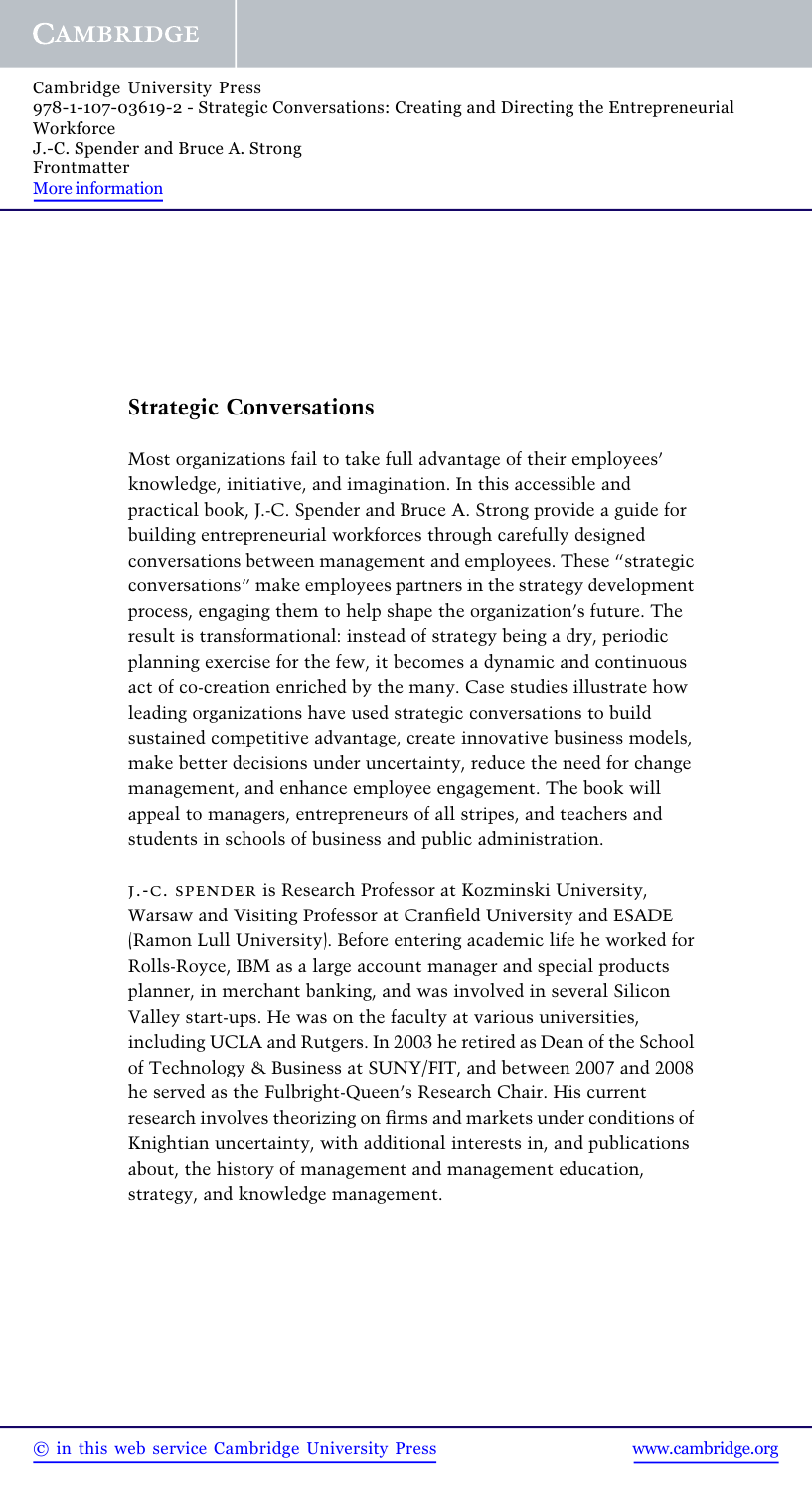> bruce a. strong is a founding partner of Cambridge Partners and Associates Inc., a multidiscipline consulting company serving the US and international business communities. He is an entrepreneur, founding systems integration firm Context Integration (that did more than \$250 million in sales), he is also a consultant to the senior management of global organizations such as PwC, the World Bank, and State Street Financial, and is a featured speaker and lecturer on knowledge and strategy. He has been written up in Fortune and Fast Company magazines for his knowledge management work, and has written both academic and business articles, including two for the Wall Street Journal, one on knowledge management and the other (with J.-C. Spender) on innovation.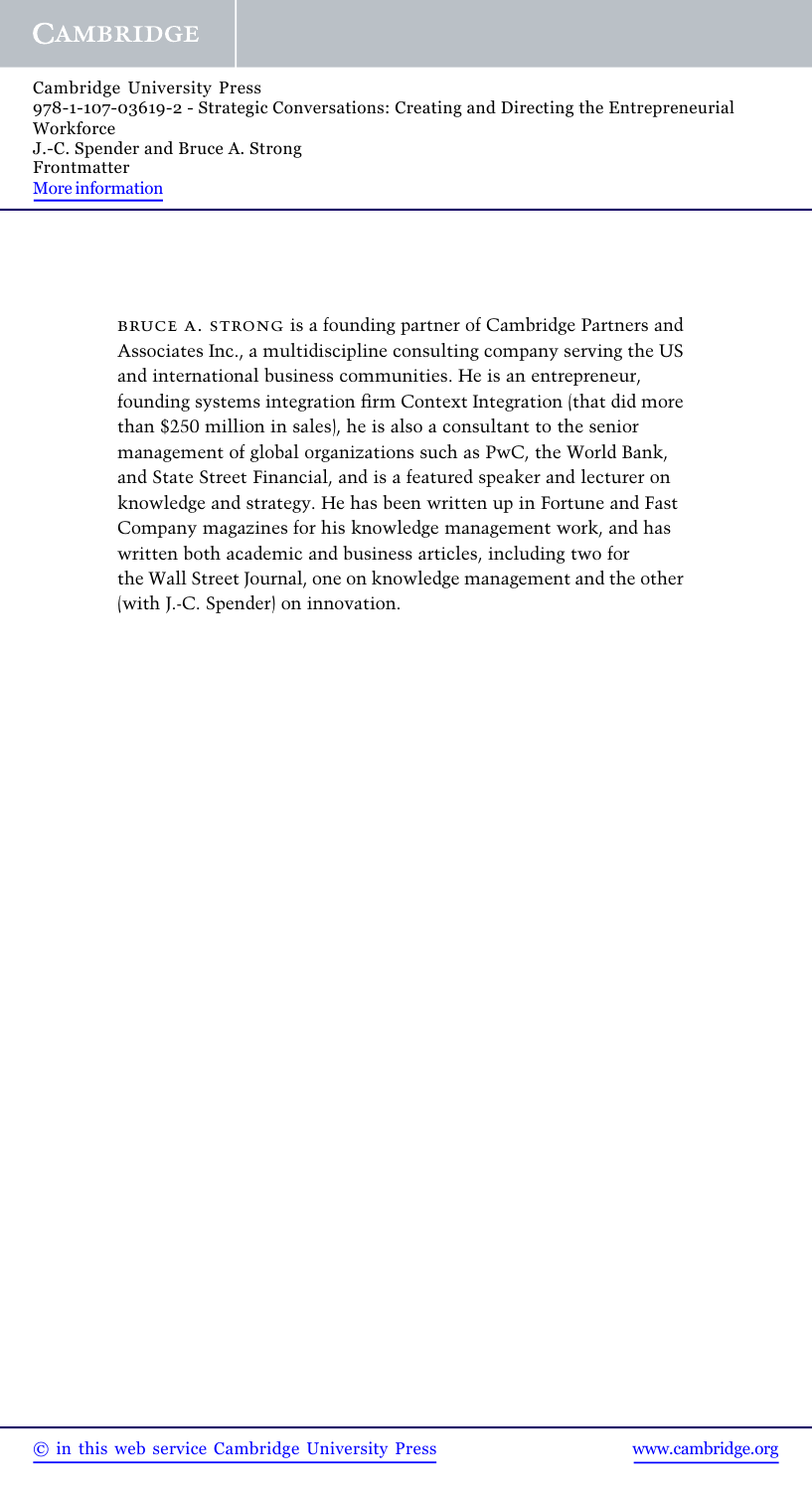> "Strategic Conversations redirects our focus to the pent-up, underutilized asset right in our own back yards: our people and the powerful ideas they are capable of generating. For leaders, the book provides a practical blueprint for what it will take to effectively design, motivate, and harvest this kind of employee engagement. It shows that successful strategies aren't the product of a regimented, top down process, but of passionate conversations constructed by leaders who know how to listen."

#### Sindri Anderson Managing Partner, Enact Global Consulting

"In health care, innovation that makes a difference is rarely the product of a single individual – it takes a team. Strategic Conversations shows how to engage a range of stakeholders, from employees to external partners, to create business-model-enhancing change."

> Naomi Fried Chief Innovation Officer, Boston Children's Hospital

"The financial markets are increasingly complex and challenging. There is no room for slack in the system. We have to tap into our greatest asset – the intelligence of our employees – in a meaningful and engaging manner to shape our future optimally and responsibly. Strategic Conversations provides managers with a guide for engaging employees directly to become active contributors."

> James Hardy COO Global Markets, State Street

"The authors' notion that the purpose of strategy is to address knowledge absences is insightful. Their prescription for dealing with fundamentally irresolvable uncertainty is a unique contribution to the strategy literature."

#### Mary Lee Kennedy

Former Chief Knowledge Officer, Microsoft; Senior Associate Provost, Harvard University; Currently Chief Library Officer, New York Public Libraries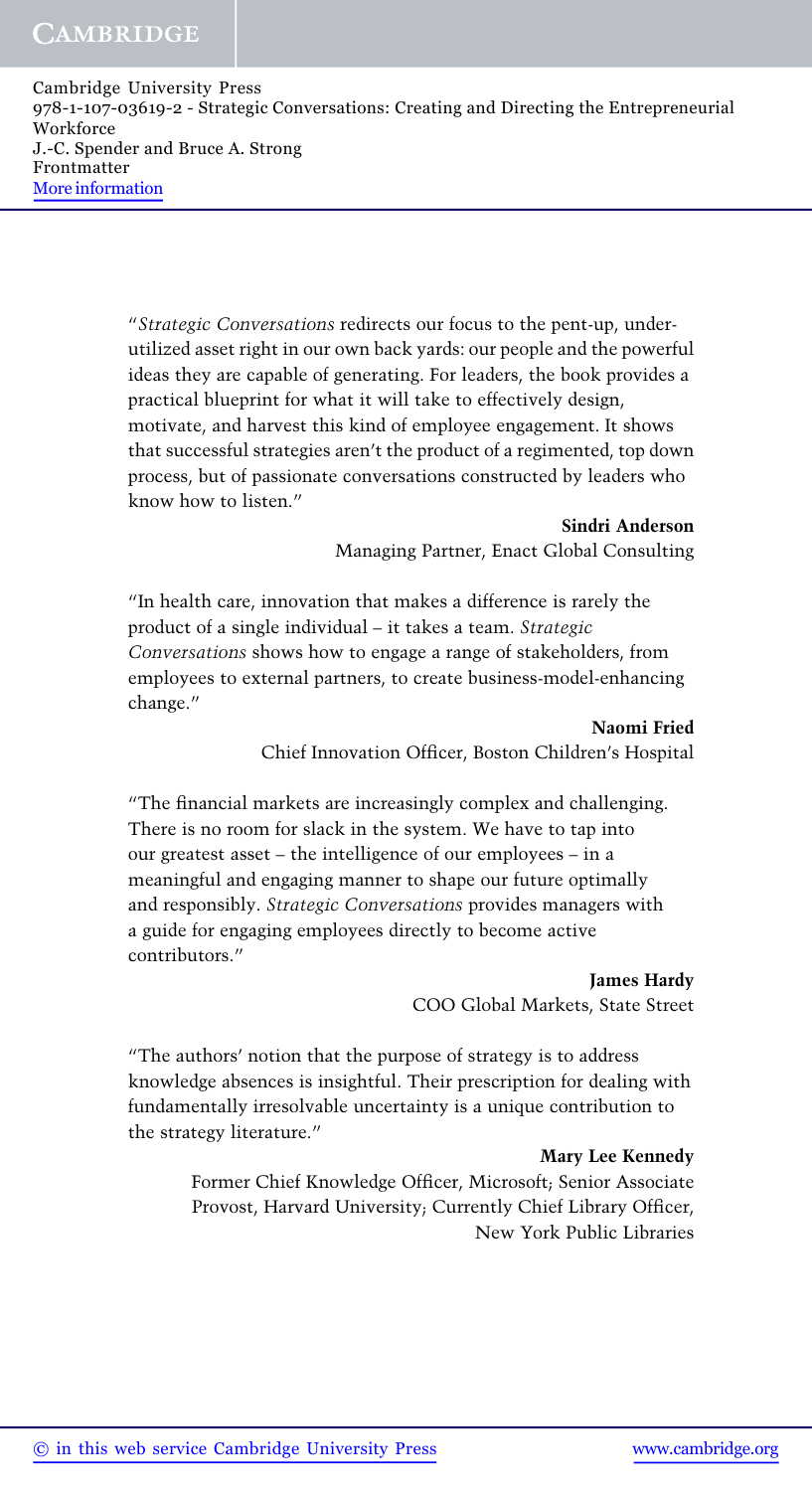> "It takes a few entrepreneurs to start a business. Sustained success needs many entrepreneurs. Strategic Conversations shows how great companies create and sustain a culture of employee entrepreneurship."

> > Tony Lent Senior Managing Director, Wolfensohn

"The 'secret sauce' of an innovative company is ability to sustain a culture that is agile, fearless and in sync. Strategic Conversations demonstrates how to create engagement across your entire organization."

Michael Maddock

CEO, Maddock Douglas

"It's rare to read a strategy book that says something new, insightful, and useful. Strategic Conversations by J.-C. Spender and Bruce A. Strong does. They argue strategy calls for judgment as well as analysis, so senior management does well to call on the practical judgment of their colleagues inside and outside the business. Their book is a practical handbook for doing this and will help you think differently and creatively about both developing and executing strategy."

Professor Andy Neely Founding Director, Cambridge Service Alliance

"In work and in life there is a higher return on invention. The authors understand this new value equation and extract many wonderful examples of how companies are accelerating their businesses by creatively engaging employees in re-imagining the future."

> Lori Senecal  $CEO$ ,  $KBS+$

"To innovate its business model, the World Bank is increasingly engaging its partners and clients in strategic conversations. This act of co-creation is imperative for keeping the Bank focused on achieving its goals and fulfilling its mission."

Klaus Tilmes

VP Financial and Private Sector Development, World Bank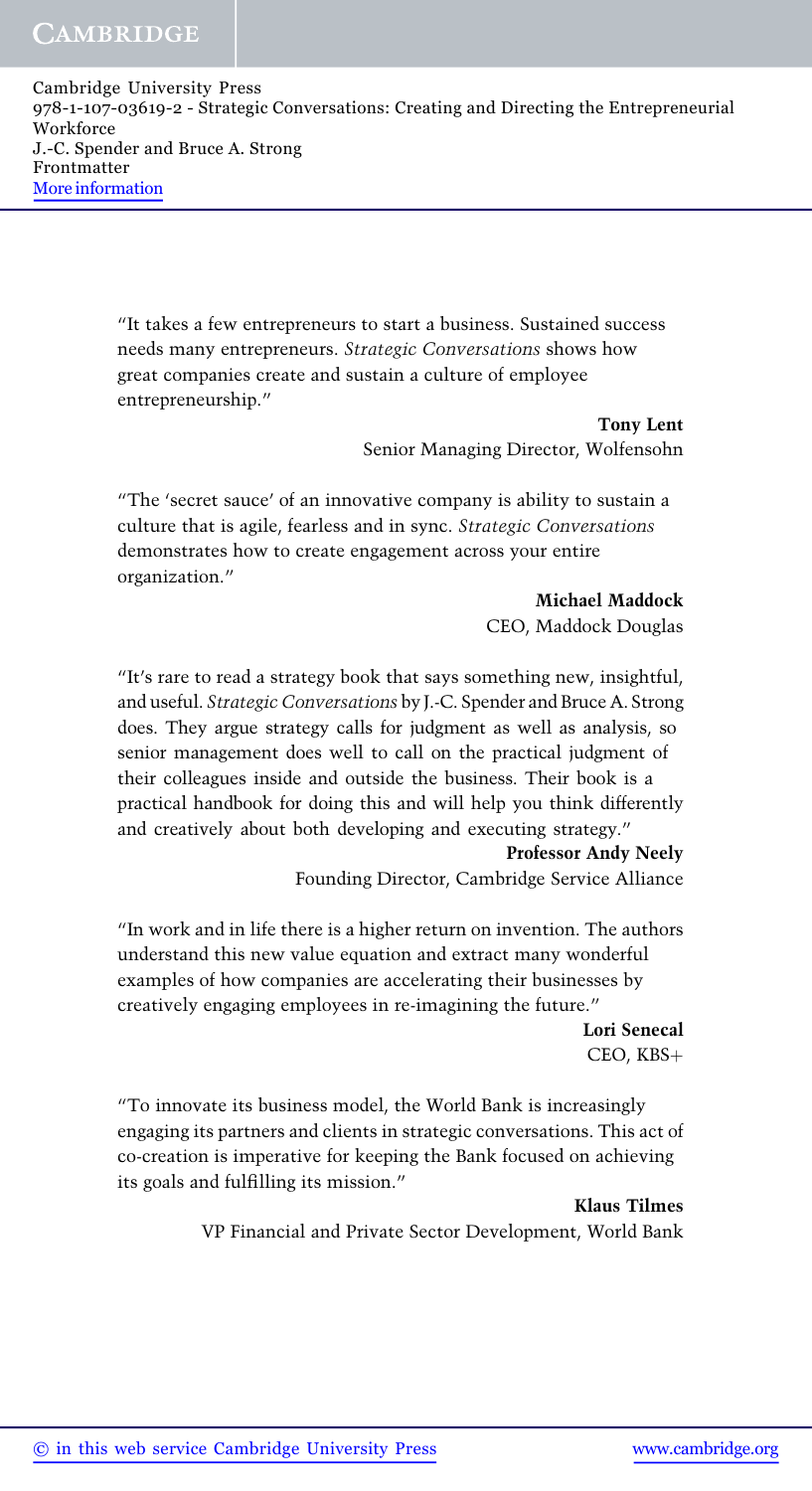# Strategic Conversations Creating and Directing the Entrepreneurial Workforce

j.-c. spender

bruce a. strong

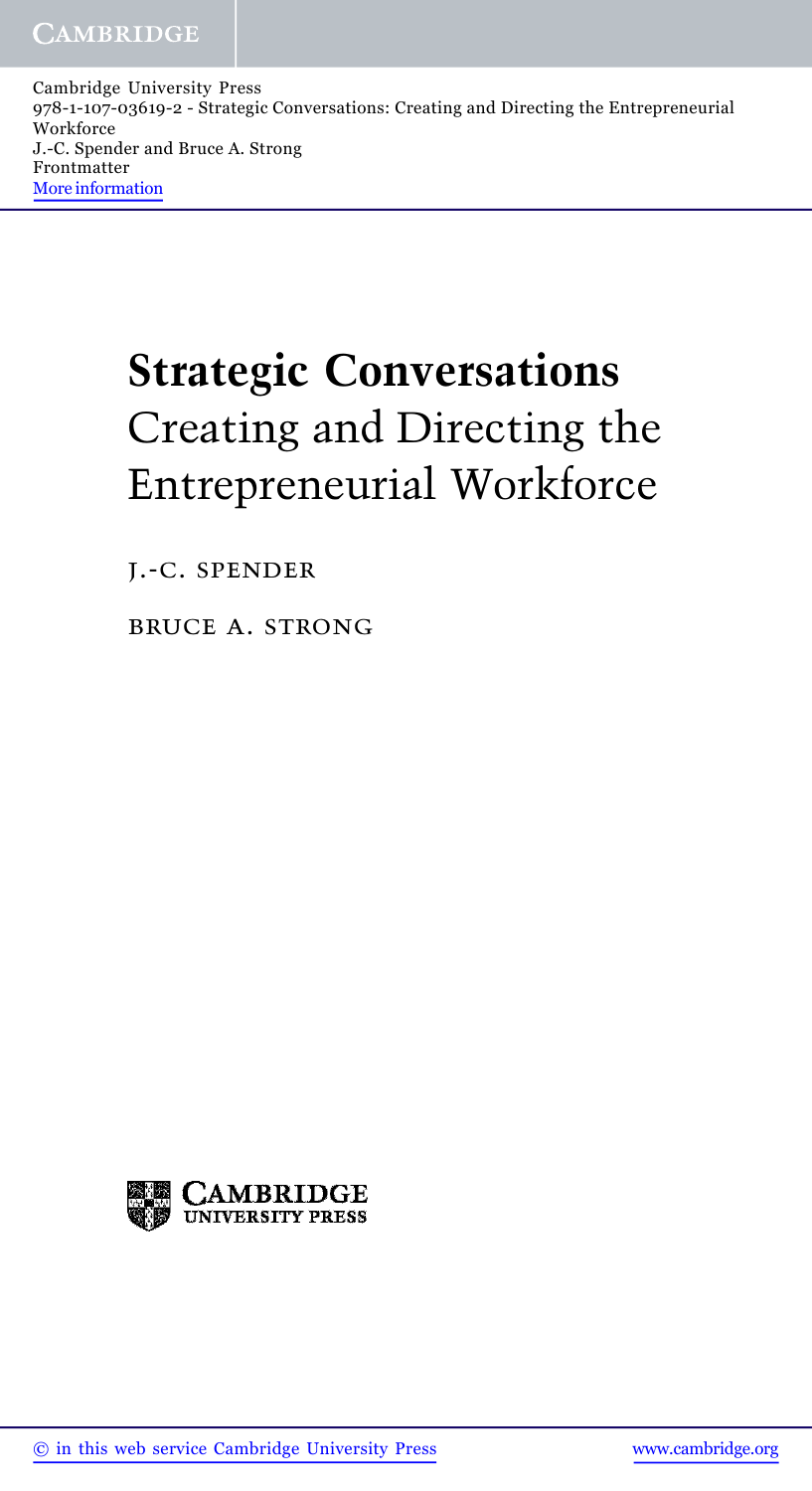#### CAMBRIDGE **UNIVERSITY PRESS**

University Printing House, Cambridge CB2 8BS, United Kingdom

Cambridge University Press is part of the University of Cambridge.

It furthers the University's mission by disseminating knowledge in the pursuit of education, learning and research at the highest international levels of excellence.

www.cambridge.org Information on this title: www.cambridge.org/9781107621176

© J.-C. Spender and Bruce A. Strong

This publication is in copyright. Subject to statutory exception and to the provisions of relevant collective licensing agreements, no reproduction of any part may take place without the written permission of Cambridge University Press.

First published 2014

Printed in the United Kingdom by Clays, St Ives plc

A catalogue record for this publication is available from the British Library

Library of Congress Cataloguing in Publication data Spender, J.-C.

Strategic conversations : creating and directing the entrepreneurial workforce / J.C. Spender, Bruce A. Strong. pages cm Includes index. ISBN 978-1-107-03619-2 (Hardback) – ISBN 978-1-107-62117-6 (Paperback) 1. Strategic planning. 2. Human capital–Management. 3. Knowledge management. 4. Organizational effectiveness. 5. Organizational behavior. I. Strong, Bruce A. II. Title. HD30.28.S6385 2014 658.4'5–dc23 2013045298 ISBN 978-1-107-03619-2 Hardback

ISBN 978-1-107-62117-6 Paperback

Cambridge University Press has no responsibility for the persistence or accuracy of URLs for external or third-party internet websites referred to in this publication, and does not guarantee that any content on such websites is, or will remain, accurate or appropriate.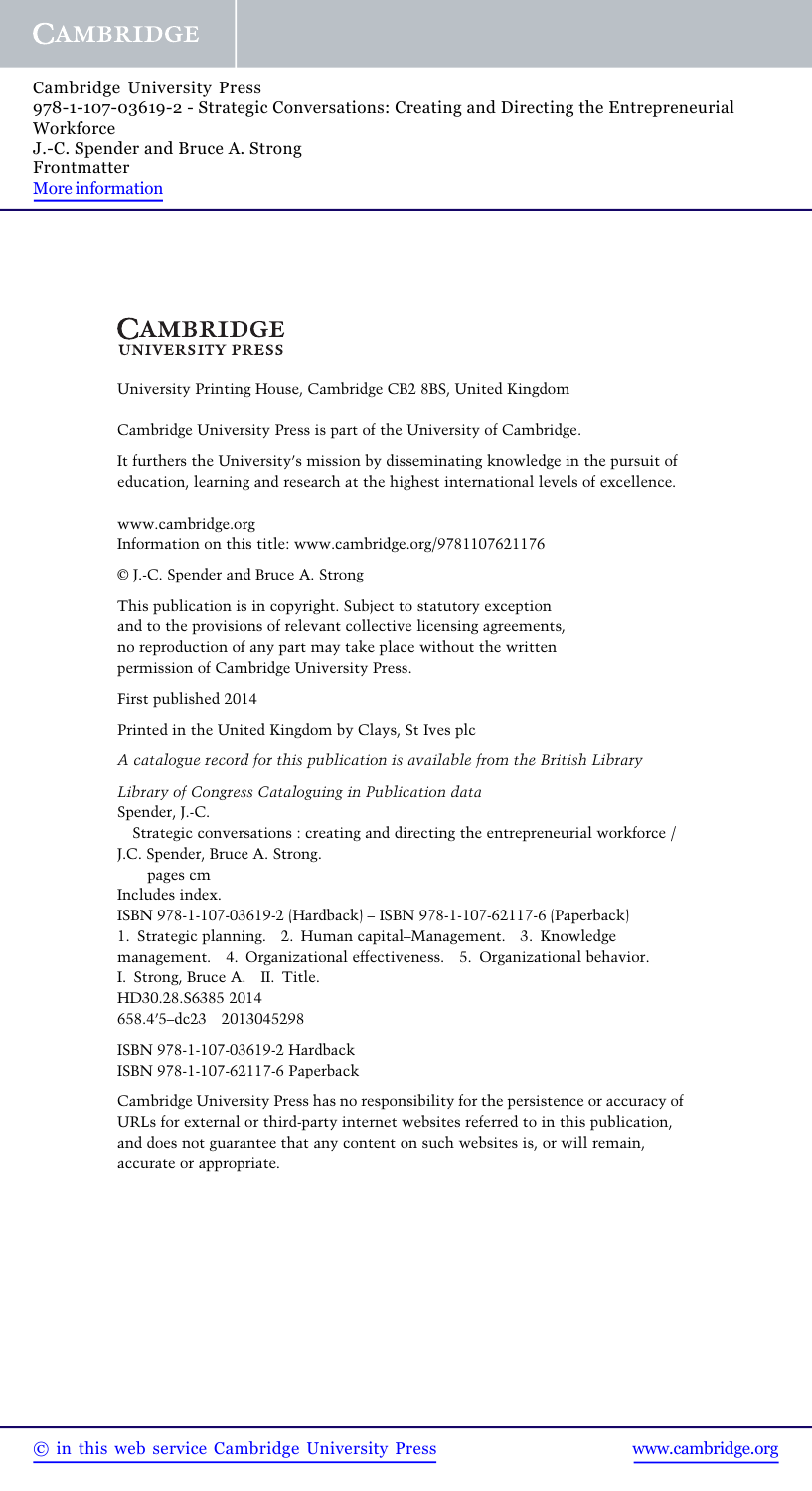### Contents

| List of figures                                                                 | page ix |
|---------------------------------------------------------------------------------|---------|
| List of tables                                                                  | хi      |
| Acknowledgements                                                                | xii     |
| Preface                                                                         | XV      |
| 1 Introduction – what are strategic conversations?                              | 1       |
| 2 The strategic conversations imperative                                        | 7       |
| 3 Strategic conversations in the wild                                           | 23      |
| 4 Engaging employees in management's agenda                                     | 48      |
| 5 Strategizing and the leaders' role                                            | 71      |
| 6 Putting strategic conversations into practice –<br>innovation communities     | 99      |
| 7 Conversation trumps structure – new norms for dialog                          | 126     |
| 8 Strategic conversations across geographies, generations,<br>and the multitude | 148     |
| 9 Engaging the world outside in the conversation                                | 164     |
| 10 Creating a self-reinforcing innovation platform -<br>collateral benefits     | 182     |

vii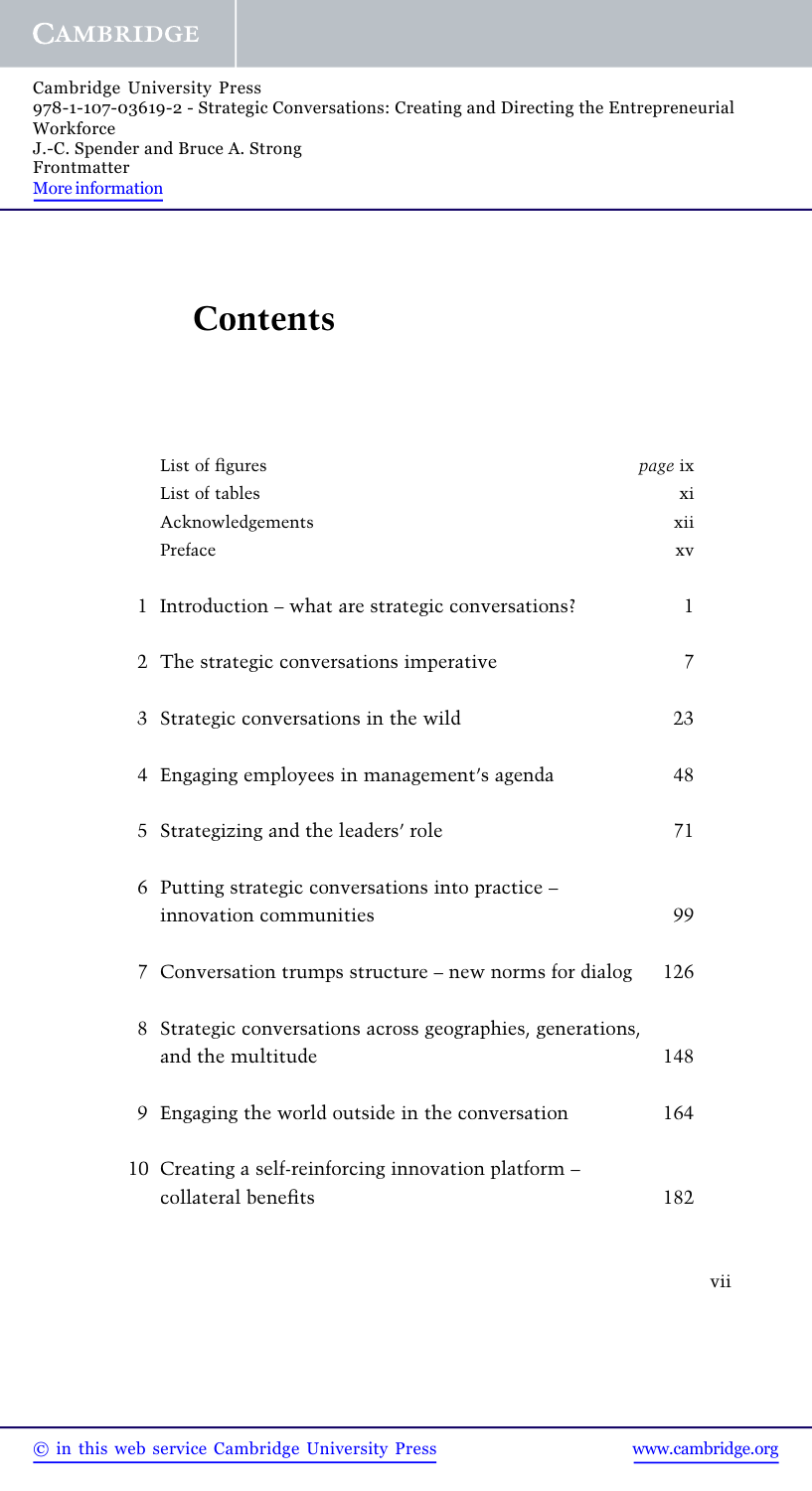#### viii CONTENTS

| 11 Measuring the future   | 196 |
|---------------------------|-----|
| 12 Epilogue – on managing | 209 |
| Further reading           | 211 |
| <b>Notes</b>              | 212 |
| Index                     | 228 |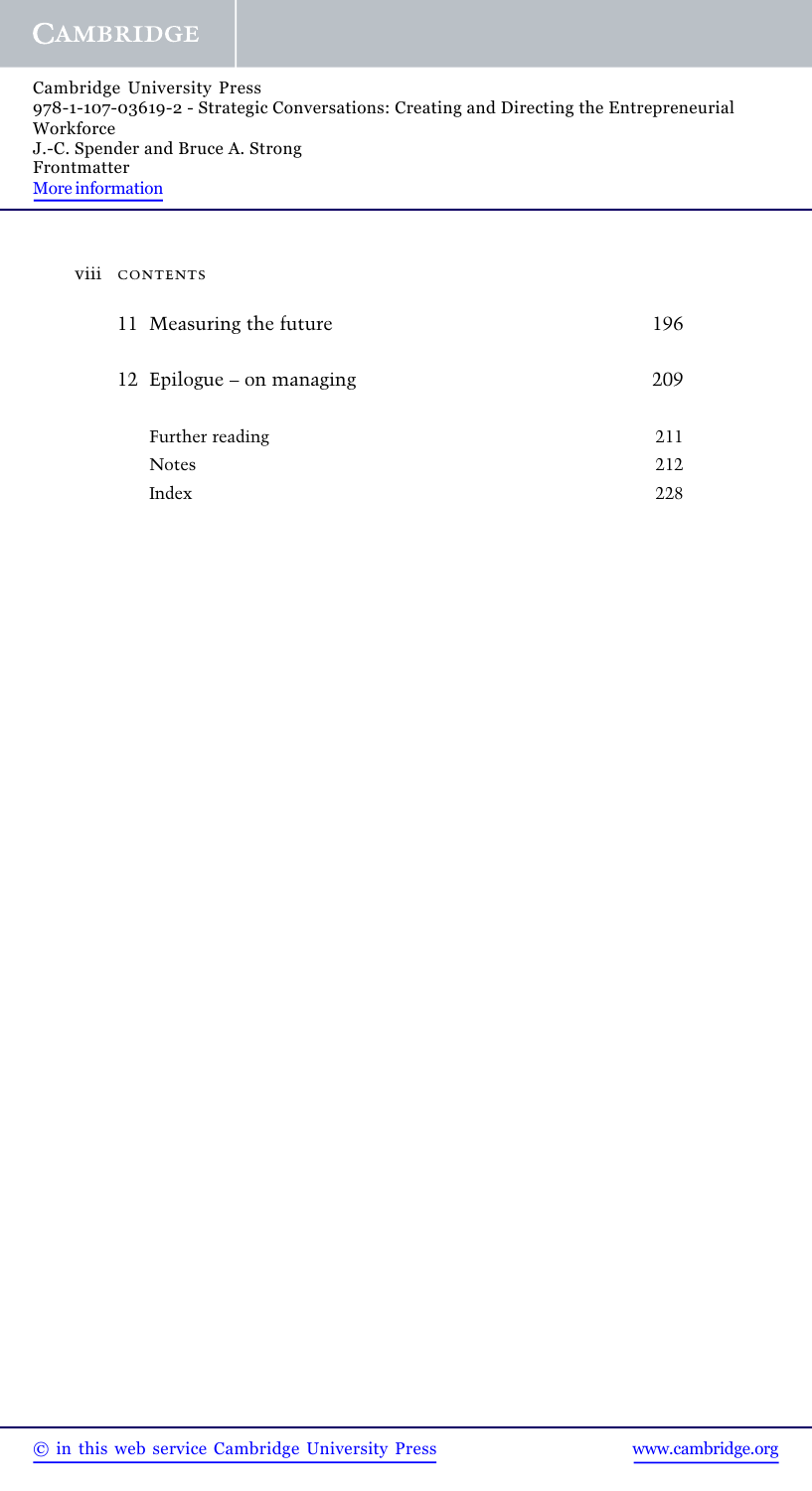## Figures

| Figure 2.1 | Diagram of a hypothetical opportunity space         | page 11 |  |  |
|------------|-----------------------------------------------------|---------|--|--|
| Figure 3.1 | Based on the authors' observations, this figure     |         |  |  |
|            | shows the typical level of engagement for different |         |  |  |
|            | types of "innovation days" participants.            | 25      |  |  |
| Figure 3.2 | Shows the typical level of engagement for the       |         |  |  |
|            | different types of participants in "competitions"   | 27      |  |  |
| Figure 3.3 | Shows the typical level of engagement for the       |         |  |  |
|            | different types of participants in "challenges"     | 29      |  |  |
| Figure 3.4 | Shows the typical level of engagement for the       |         |  |  |
|            | different types of participants in "sensing and     |         |  |  |
|            | operationalizing"                                   | 31      |  |  |
| Figure 3.5 | Shows the typical level of engagement for the       |         |  |  |
|            | different types of participants in "T-shaped        |         |  |  |
|            | management"                                         | 32      |  |  |
| Figure 3.6 | Shows the typical level of engagement for the       |         |  |  |
|            | different types of participants in "employee        |         |  |  |
|            | strategy reviews"                                   | 35      |  |  |
| Figure 3.7 | Shows the typical level of engagement for the       |         |  |  |
|            | different types of participants in "chaordic        |         |  |  |
|            | conversations"                                      | 37      |  |  |
| Figure 3.8 | Shows the typical level of engagement for the       |         |  |  |
|            | different types of participants in "innovation      |         |  |  |
|            | communities"                                        | 41      |  |  |
| Figure 3.9 | Graph showing typical levels of engagement of       |         |  |  |
|            | primary stakeholders for all types of strategic     |         |  |  |
|            | conversations                                       | 46      |  |  |
| Figure 5.1 | Diagram of a hypothetical opportunity space         | 83      |  |  |
| Figure 5.2 | Strategizing in an organization that fails to       |         |  |  |
|            | engage employees in its strategizing process        | 94      |  |  |
|            |                                                     |         |  |  |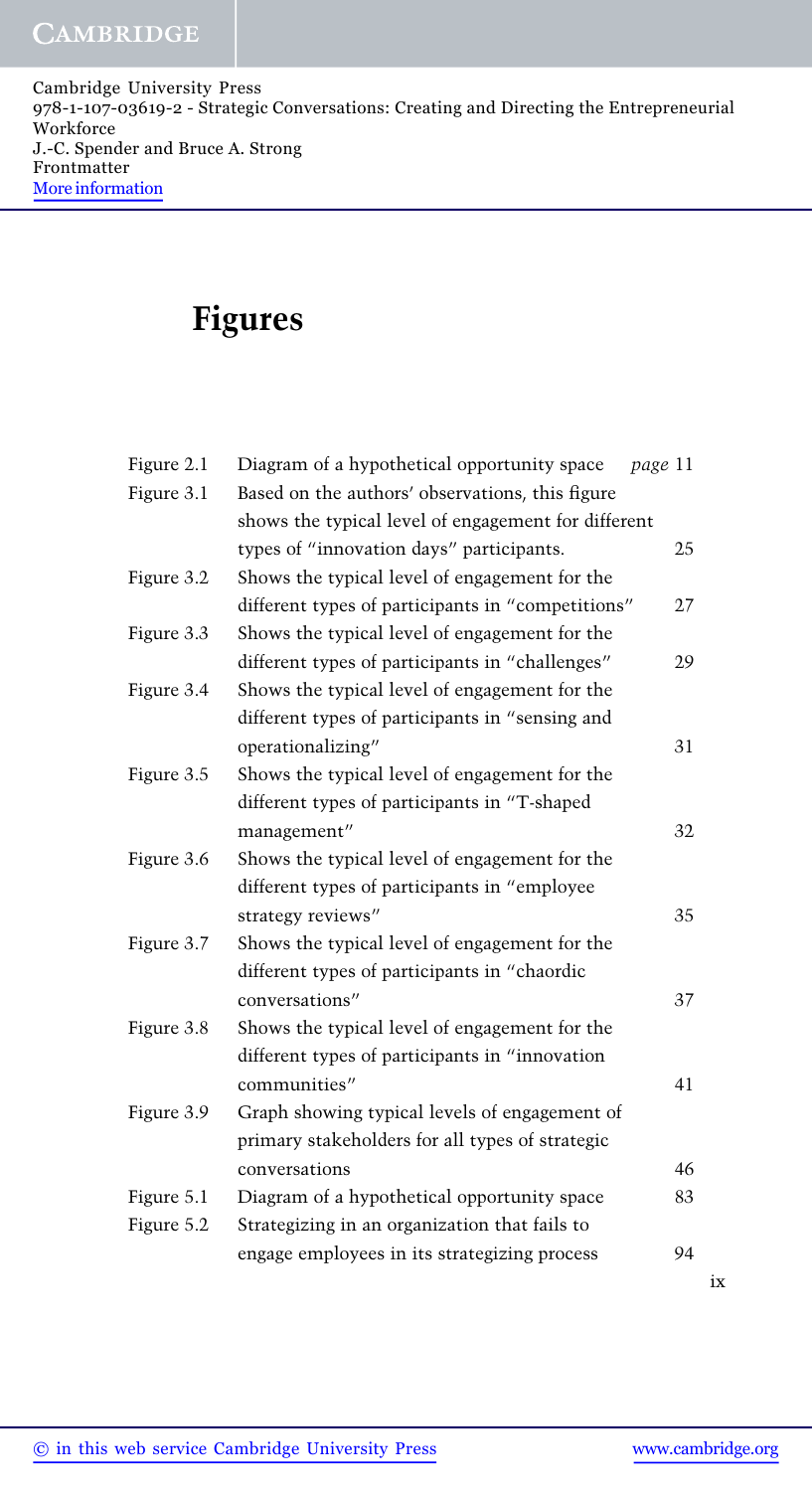| Cambridge University Press                                                              |
|-----------------------------------------------------------------------------------------|
| 978-1-107-03619-2 - Strategic Conversations: Creating and Directing the Entrepreneurial |
| Workforce                                                                               |
| J.-C. Spender and Bruce A. Strong                                                       |
| Frontmatter                                                                             |
| More information                                                                        |

#### x list of figures

| Figure 5.3    | Strategic conversations and the strategizing process 96 |     |
|---------------|---------------------------------------------------------|-----|
| Figure 6.1    | Physician drawing documenting extent of                 |     |
|               | retinopathy in one examination of a premature           |     |
|               | infant. Lines are drawn freehand on a preprinted        |     |
|               | template, provided courtesy of Boston Children's        |     |
|               | Hospital                                                | 107 |
| Figure 6.2    | Screen capture from "Hyde," provided by and             |     |
|               | used with permission of KBS+                            | 112 |
| Figure 6.3    | Best Buy stock returns charted against the              |     |
|               | Standard & Poor's Index, 2002-2013                      | 118 |
| Figure 7.1    | Strategizing wheel                                      | 128 |
| Figure $11.1$ | Innovation attention map                                | 206 |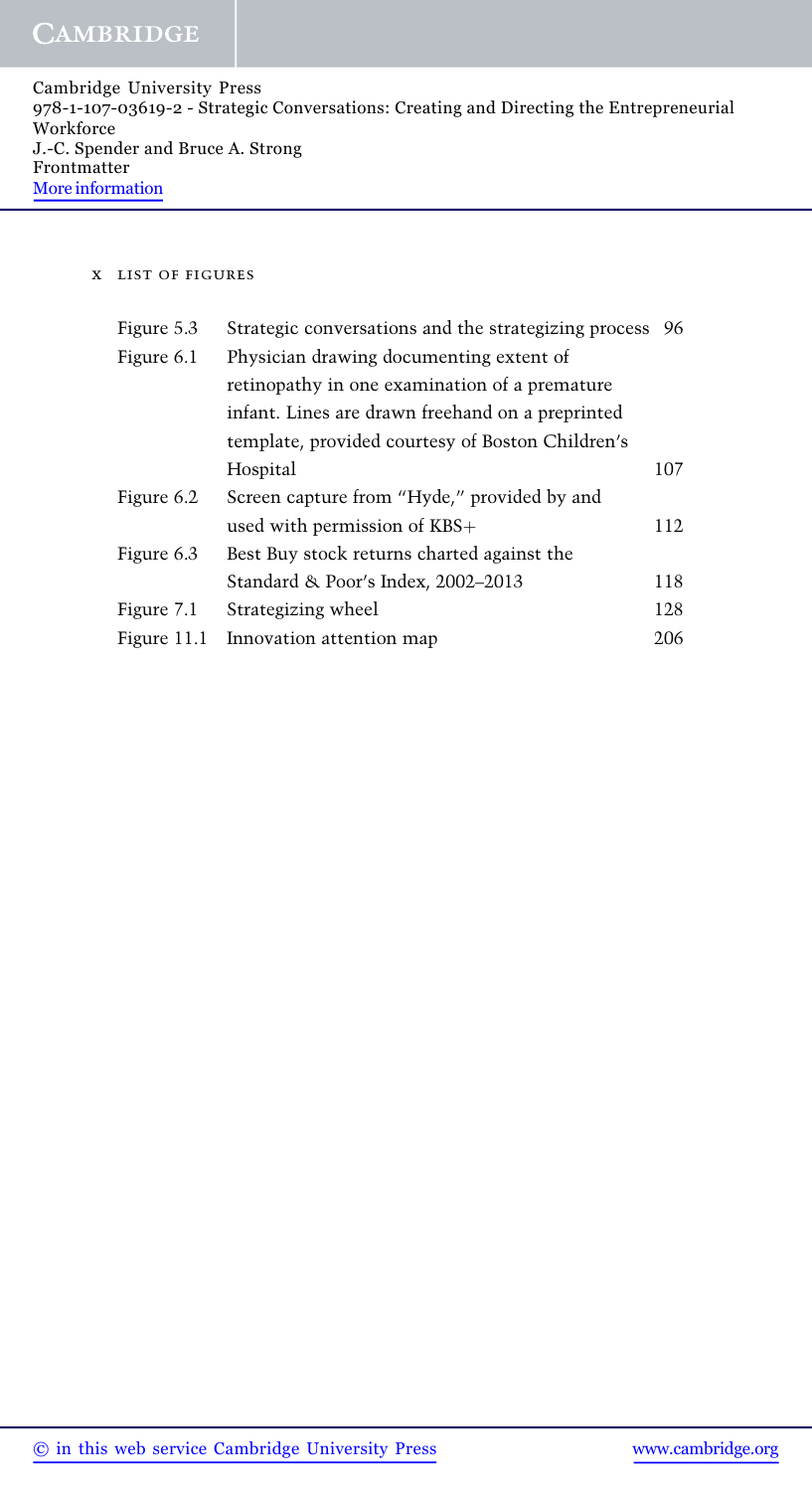# Tables

| Table 3.1 Comparison of participant engagement levels by |         |  |  |  |
|----------------------------------------------------------|---------|--|--|--|
| strategic conversation types                             | page 43 |  |  |  |
| Table 11.1 Strategic conversation contribution map       | 205     |  |  |  |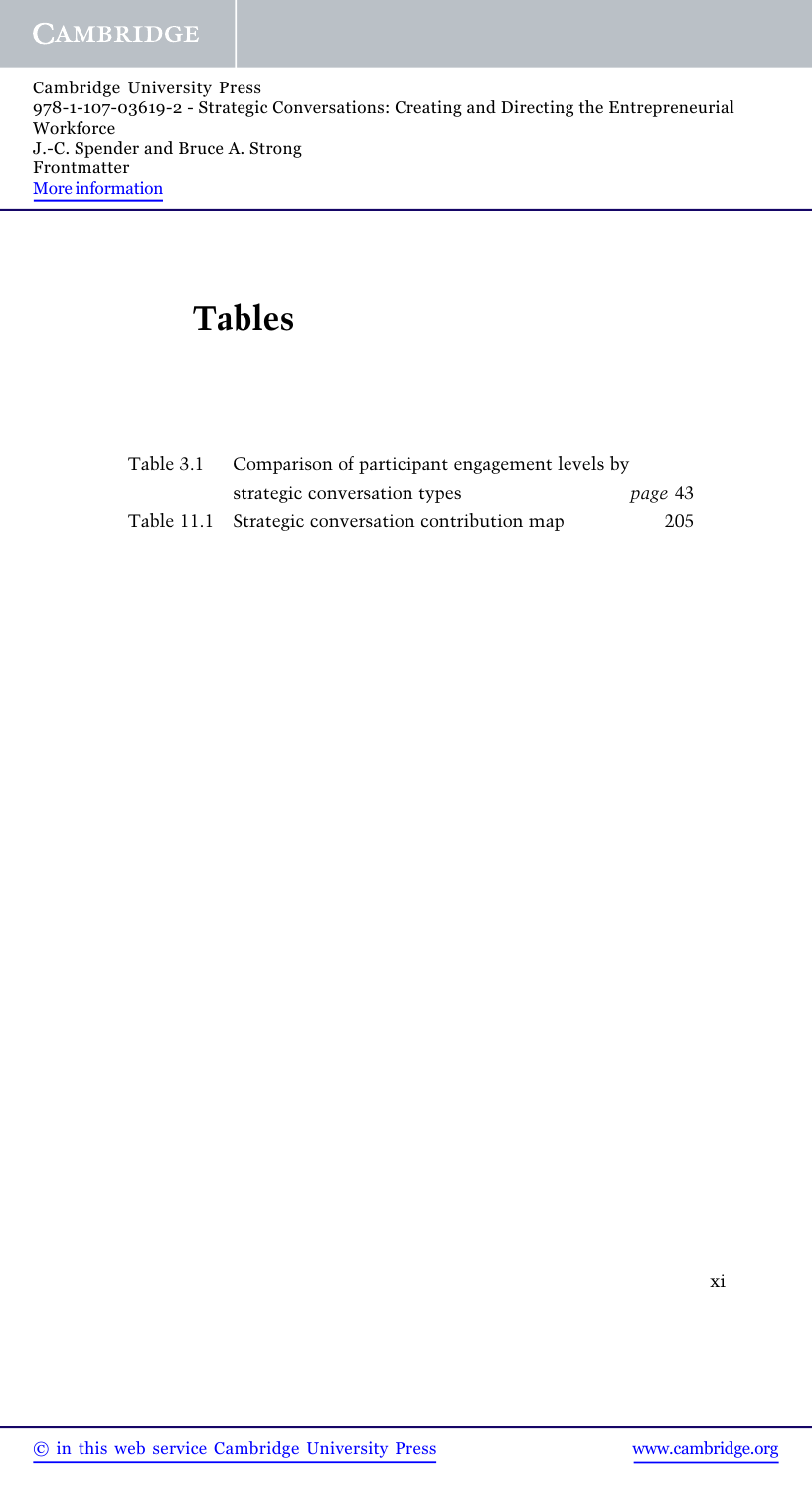### Acknowledgements

We were introduced by Larry Prusak, one of the few people we know who has as firm a grasp of academic theories that might be relevant to management practice as of the management practices that might be illuminated by academic theorizing. We are flattered by Larry's interest, and grateful for his correct intuition that we would find each other's work intriguing and expanding – even as he left us entirely to our own devices. We thank him warmly for the introduction, and hope he is not too disappointed by what he helped bring forth. At the same time we thank our commissioning editor at the Cambridge University Press, Paula Parish, for her great commitment to our project. We also thank Claire Poole of Cambridge University Press, who ushered our process along. Alexis Adair was invaluable in locating, and then convincing, our prestigious and very busy interviewees to take the time to talk with us. She was also instrumental in helping to edit the text. Finally, we extend our appreciation to Michelle Suazo who designed our graphics, and was always gracious and patient with our changing notions of what was needed.

Over the years, as we've ruminated on the subjects presented here, and wondered aloud whether there was a book to be written, we received guidance and encouragement from several fronts. Especially inspirational were Thomas Davenport, Brook Manville, and Herminia Ibarra, all masters of taking complicated ideas and research and rendering them useful to practicing managers. Friends and colleagues Ellen Kamp, Joshua Middleman, Joselyn DePetta, Patrick Moran, Linda A Smith, Rachel Newton Bellow, Marc Roudebush, Carlota Vollhardt, Sudhir Chadalavada, Tim Hargrave,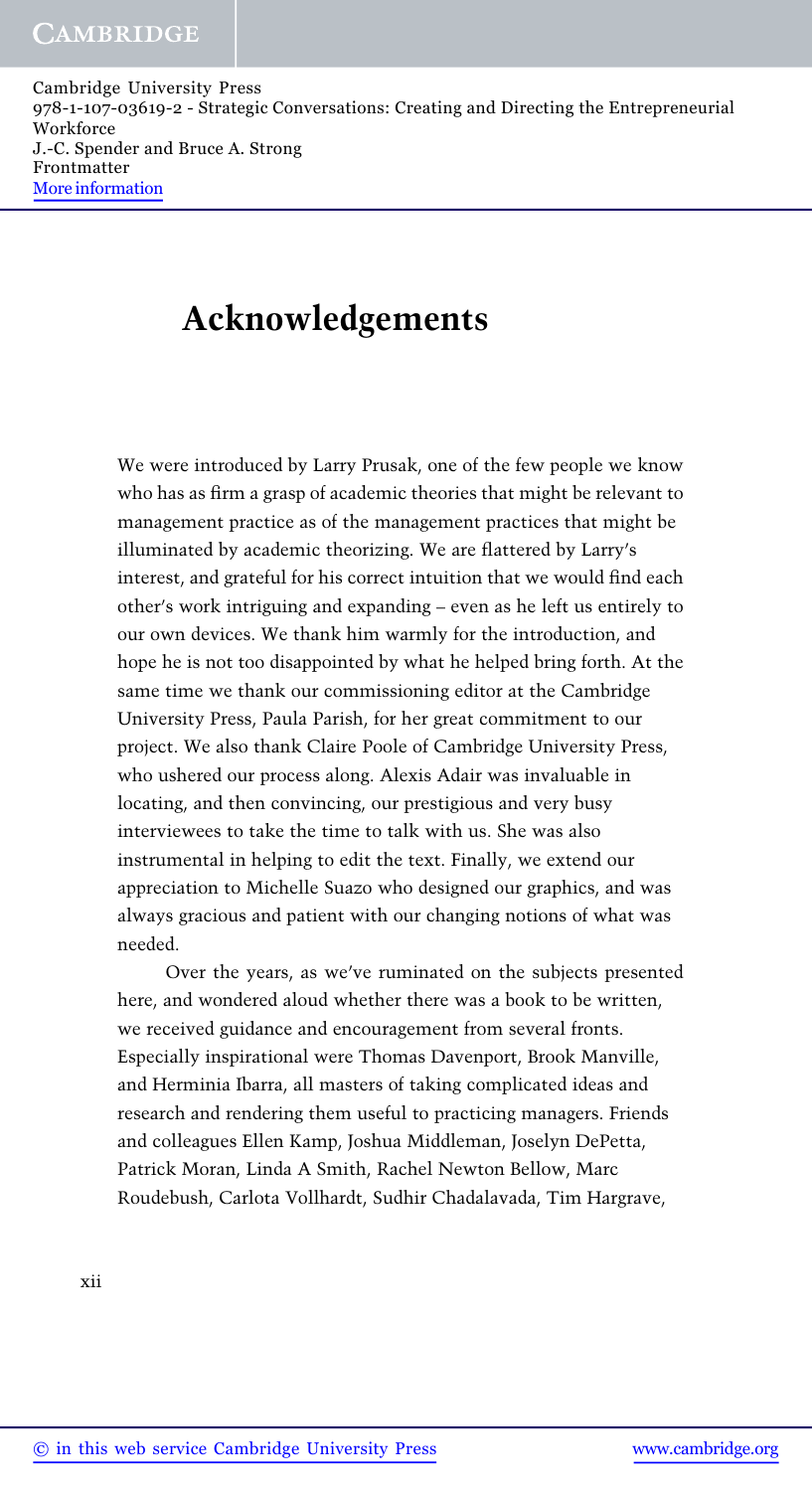acknowledgements xiii

Pamela Mattsson, Al Jacobson, Charles Burck, and Mary Lee Kennedy provided substantial commentary on the text as it was developed.

This is a book about practice, and over the years we've had the privilege of working with some very talented leaders in organizations both large and small. Chris Cipriano and Corinna Snyder at PricewaterhouseCoopers, Ana-Maria Arriagada, Phyliss Pomerantz, Jan Weetjens, Klaus Tilmes, and Ani Dasgupta at the World Bank, Charles D'Antonio, James A. Hardy, Jee Chung, Julee Sanderson, Matt McKillop, Telly Theodopolous, Flora Sah, John Looney, David John Grady, Jesper Kornerup, Sanjeev Kumar, and Joe Salvatore at State Street, and Sarah Telford of the United Nations, have been sources of great inspiration.

Inspiration also comes in (organizationally) smaller packages. We've benefited from being exposed to the genius of entrepreneurs like Armond Cohen, Joe Chaisson, Brad Kain, T. C. Lau, Reagan Coleman, Abdou Touray, Sindri Anderson, Tony Lent, Ruth Reber Long, Owen Davis, Andreas Merkl, Jeffrey Rosenberg, and Michael Dunn.

Finally, we offer the usual disclaimer that none of the people acknowledged here should be implicated in any way as being culpable for any of the errors of commission or omission found in this book. For these the authors take full responsibility.

Chapter heading icons: illustration 2013 © Igor Kisselev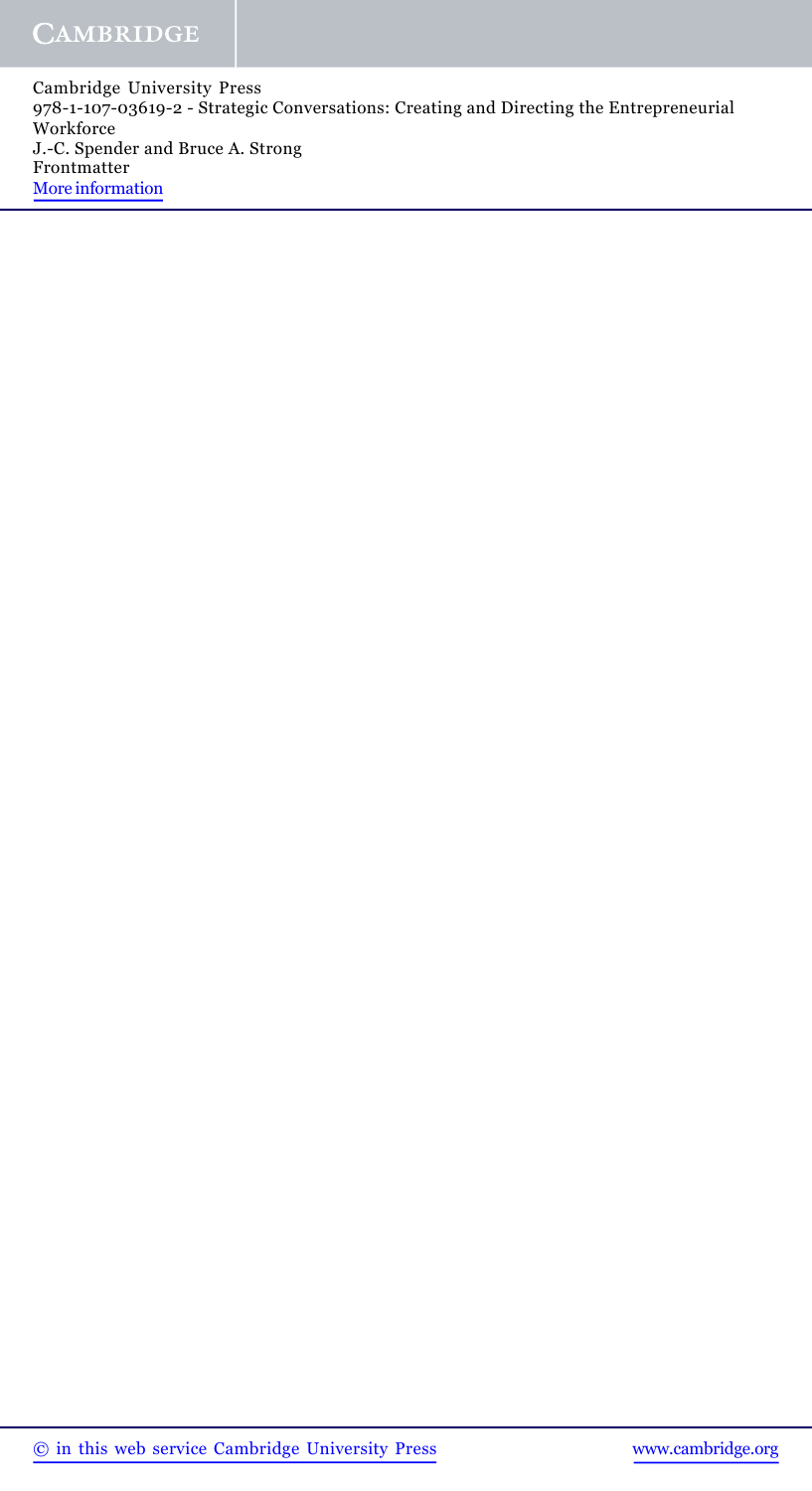## Preface

This book is the fruit of a mutually exploring and informing conversation that has lasted several years, kept going by our shared passion for the topic. Some people argue over baseball, others over astrophysics; this book's authors are hooked on managing – a strange hobby perhaps. Admittedly, we are an odd couple. Spender is a retired business school professor who had earlier careers as a nuclear engineer and consultant, Strong is a full-time management consultant with a new family. For more than forty years Spender has been working on ideas in the relatively recent field of knowledge management. In an earlier era Strong founded and helped manage an information technology services firm that did over \$250 million worth of business before it was sold. Strong has been looking to underpin his intuitions about management practice with robust theory. Spender has lately been questioning the theories current in business schools, finding them increasingly rigorous but of declining relevance to real-world managers.

Our book is intended to offer actionable advice to managers on how to develop and execute superior strategies, and to do so more effectively and efficiently. We believe we offer managers techniques that will allow them to make better decisions under uncertainty, engage employees more fully, and deliver better results more quickly. Our conceit is that when leaders are able to harness the imagination of employees to the purposes of the firm, the result is valuable business model innovation. Our book shows managers how to make this rewarding connection.

Writing a book along these lines, offering practical advice rather than sketching a theory or design, demands a certain humility. Writing is one thing, managing is quite another. It helps that both of

xv